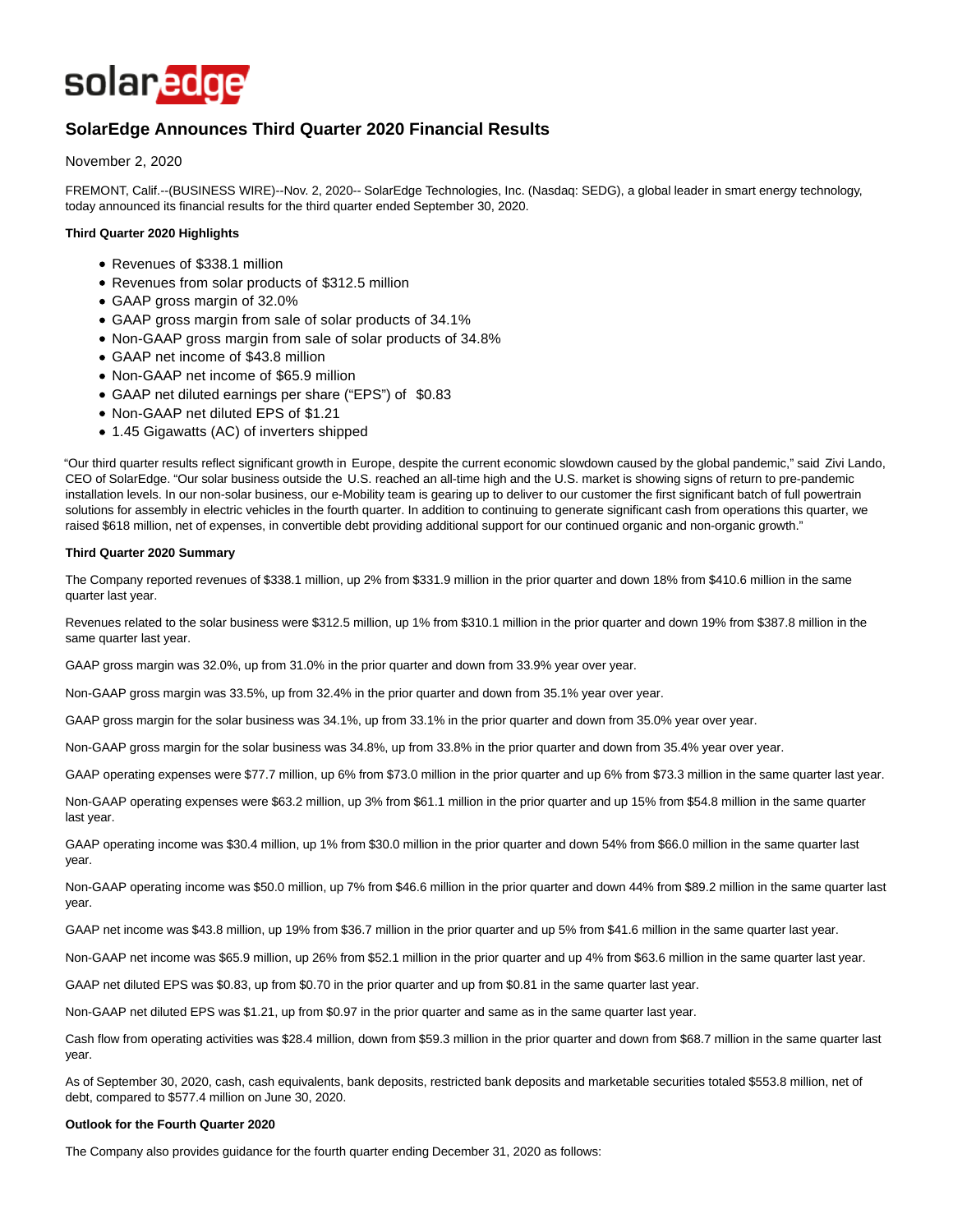- Revenues to be within the range of \$345 million to \$365 million
- Non-GAAP Gross margin expected to be within the range of 32% to 34%
- Revenues from solar products to be within the range of \$320 million to \$335 million
- Non-GAAP Gross margin from sale of solar products expected to be within the range of 34% to 36%

## **Conference Call**

The Company will host a conference call to discuss these results at 4:30 P.M. ET on Monday, November 2, 2020. The call will be available, live, to interested parties by dialing 800-458-4121. For international callers, please dial +1 323-794-2093. The Conference ID number is 7783916. A live webcast will also be available in the Investors Relations section of the Company's website at: [http://investors.solaredge.com](https://cts.businesswire.com/ct/CT?id=smartlink&url=http%3A%2F%2Finvestors.solaredge.com&esheet=52318779&newsitemid=20201102005764&lan=en-US&anchor=http%3A%2F%2Finvestors.solaredge.com&index=1&md5=90211a9b2079386044e61c0a022e4bf0)

A replay of the webcast will be available in the Investor Relations section of the Company's website approximately two hours after the conclusion of the call and will remain available for approximately 30 calendar days.

## **About SolarEdge**

SolarEdge is a global leader in smart energy technology. By leveraging world-class engineering capabilities and with a relentless focus on innovation, SolarEdge creates smart energy solutions that power our lives and drive future progress. SolarEdge developed an intelligent inverter solution that changed the way power is harvested and managed in photovoltaic (PV) systems. The SolarEdge DC optimized inverter seeks to maximize power generation while lowering the cost of energy produced by the PV system. Continuing to advance smart energy, SolarEdge addresses a broad range of energy market segments through its PV, storage, EV charging, batteries, UPS, electric vehicle powertrains, and grid services solutions. SolarEdge is online a[t solaredge.com](http://solaredge.com/)

#### **Use of Non-GAAP Financial Measures**

The Company has presented certain non-GAAP financial measures in this release, such as non-GAAP net income, non-GAAP net diluted EPS, non-GAAP gross margin, non-GAAP operating expenses, non-GAAP operating income and non-GAAP gross margin from sale of solar products. Generally, a non-GAAP financial measure is a numerical measure of a company's performance, financial position, or cash flows that either exclude or include amounts that are not normally excluded or included in the most directly comparable measure calculated and presented in accordance with generally accepted accounting principles in the United States, or GAAP. Reconciliation of each non-GAAP financial measure to the most directly comparable GAAP financial measure can be found in the accompanying tables to this release. These non-GAAP financial measures do not reflect a comprehensive system of accounting, differ from GAAP measures with the same captions and may differ from non-GAAP financial measures with the same or similar captions that are used by other companies. As such, these non-GAAP measures should be considered as a supplement to, and not as a substitute for, or superior to, financial measures calculated in accordance with GAAP.

The Company uses these non-GAAP financial measures to analyze its operating performance and future prospects, develop internal budgets and financial goals, and to facilitate period-to-period comparisons. The Company believes that these non-GAAP financial measures reflect an additional way of viewing aspects of its operations that, when viewed with its GAAP results, provide a more complete understanding of factors and trends affecting its business.

#### **Safe Harbor Statement under the Private Securities Litigation Reform Act of 1995**

This release contains forward looking statements which are made pursuant to the safe harbor provisions of the Private Securities Litigation Reform Act of 1995. These forward-looking statements include information, among other things, concerning: our possible or assumed future results of operations; future demands for solar energy solutions; business strategies; technology developments; financing and investment plans; dividend policy; competitive position; industry and regulatory environment; general economic conditions; potential growth opportunities; and the effects of competition. These forward-looking statements are often characterized by the use of words such as "anticipate," "believe," "could," "seek," "estimate," "expect," "intend," "may," "plan," "potential," "predict," "project," "should," "will," "would" or similar expressions and the negative or plural of those terms and other like terminology.

Forward-looking statements are only predictions based on our current expectations and our projections about future events. These forward-looking statements involve known and unknown risks, uncertainties and other factors that may cause our actual results, levels of activity, performance or achievements to be materially different from those expressed or implied by the forward-looking statements. Given these factors, you should not place undue reliance on these forward-looking statements. These factors include, but are not limited to, the matters discussed in the section entitled "Risk Factors" of our Annual Report on Form 10-K for the year ended December 31, 2019, filed on February 27, 2020, Current Reports on Form 8-K and other reports filed with the SEC. All information set forth in this release is as of November 2, 2020. The Company undertakes no duty or obligation to update any forward-looking statements contained in this release as a result of new information, future events or changes in its expectations.

SOLAREDGE TECHNOLOGIES INC.

CONDENSED CONSOLIDATED STATEMENTS OF INCOME (Unaudited)

(In thousands, except per share data)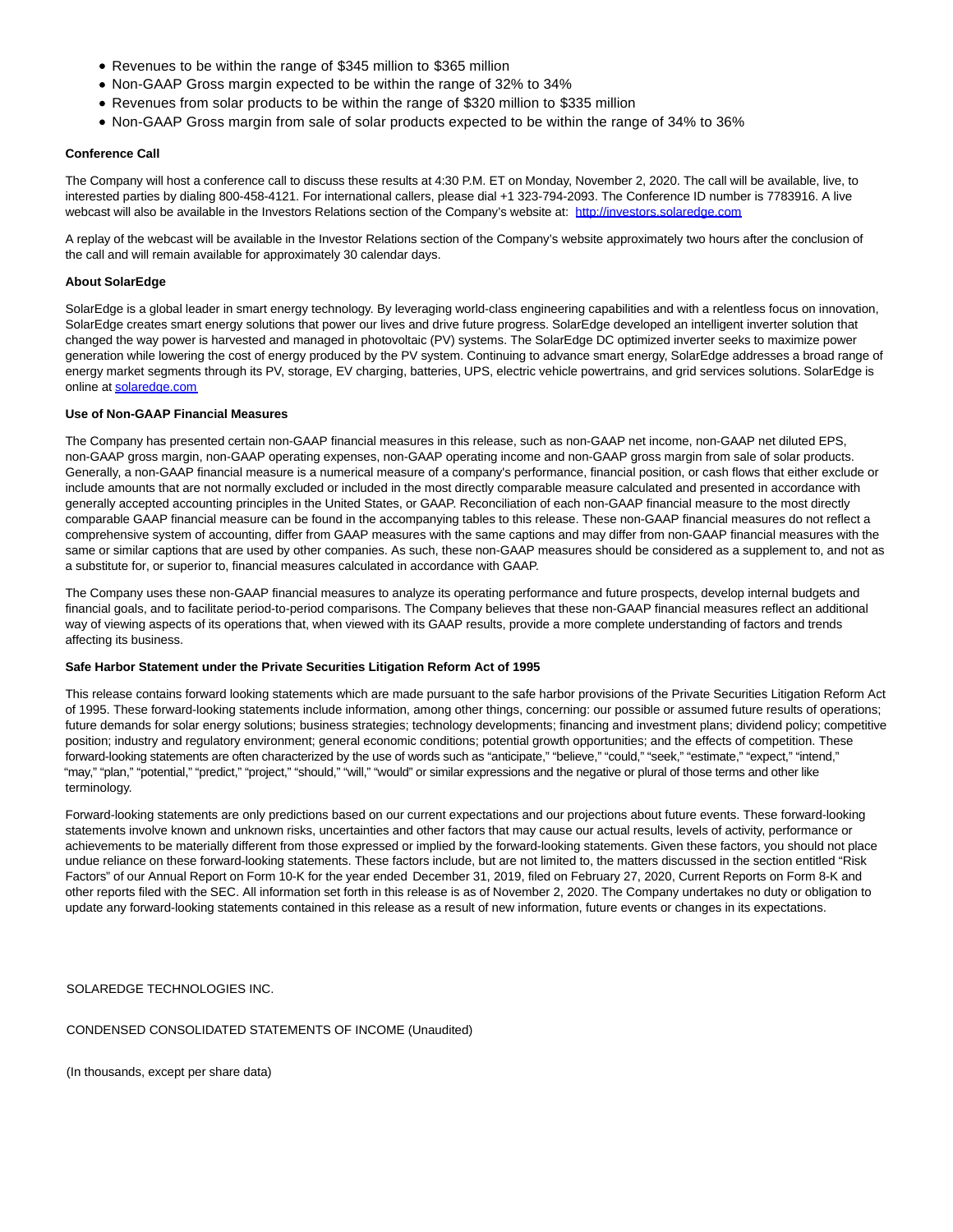|                                   | Three months ended<br>September 30, |          | Nine months ended<br>September 30, |             |  |
|-----------------------------------|-------------------------------------|----------|------------------------------------|-------------|--|
|                                   | 2020                                | 2019     | 2020                               | 2019        |  |
| Revenues                          | \$338,095                           |          | \$410,556 \$1,101,164              | \$1,007,437 |  |
| Cost of revenues                  | 230,032                             | 271,247  | 750,130                            | 671,348     |  |
| Gross profit                      | 108,063                             | 139,309  | 351,034                            | 336,089     |  |
| Operating expenses:               |                                     |          |                                    |             |  |
| Research and development          | 40,817                              | 30,747   | 115,610                            | 86,451      |  |
| Sales and marketing               | 21,924                              | 22,026   | 67,113                             | 64,325      |  |
| General and administrative        | 14,928                              | 12,214   | 45,077                             | 37,590      |  |
| Other operating expenses (income) |                                     | 8,305    | (4,900)<br>$\lambda$               | 8,305       |  |
| Total operating expenses          | 77,669                              | 73,292   | 222,900                            | 196,671     |  |
| Operating income                  | 30,394                              | 66,017   | 128,134                            | 139,418     |  |
| Financial expenses (income), net  | (15, 765)                           | 17,023   | (10, 725)<br>$\lambda$             | 22,401      |  |
| Income before income taxes        | 46,159                              | 48,994   | 138,859                            | 117,017     |  |
| Income taxes                      | 2,408                               | 7,270    | 16,192                             | 24,405      |  |
| Net income                        | \$43,751                            | \$41,724 | \$122,667                          | \$92,612    |  |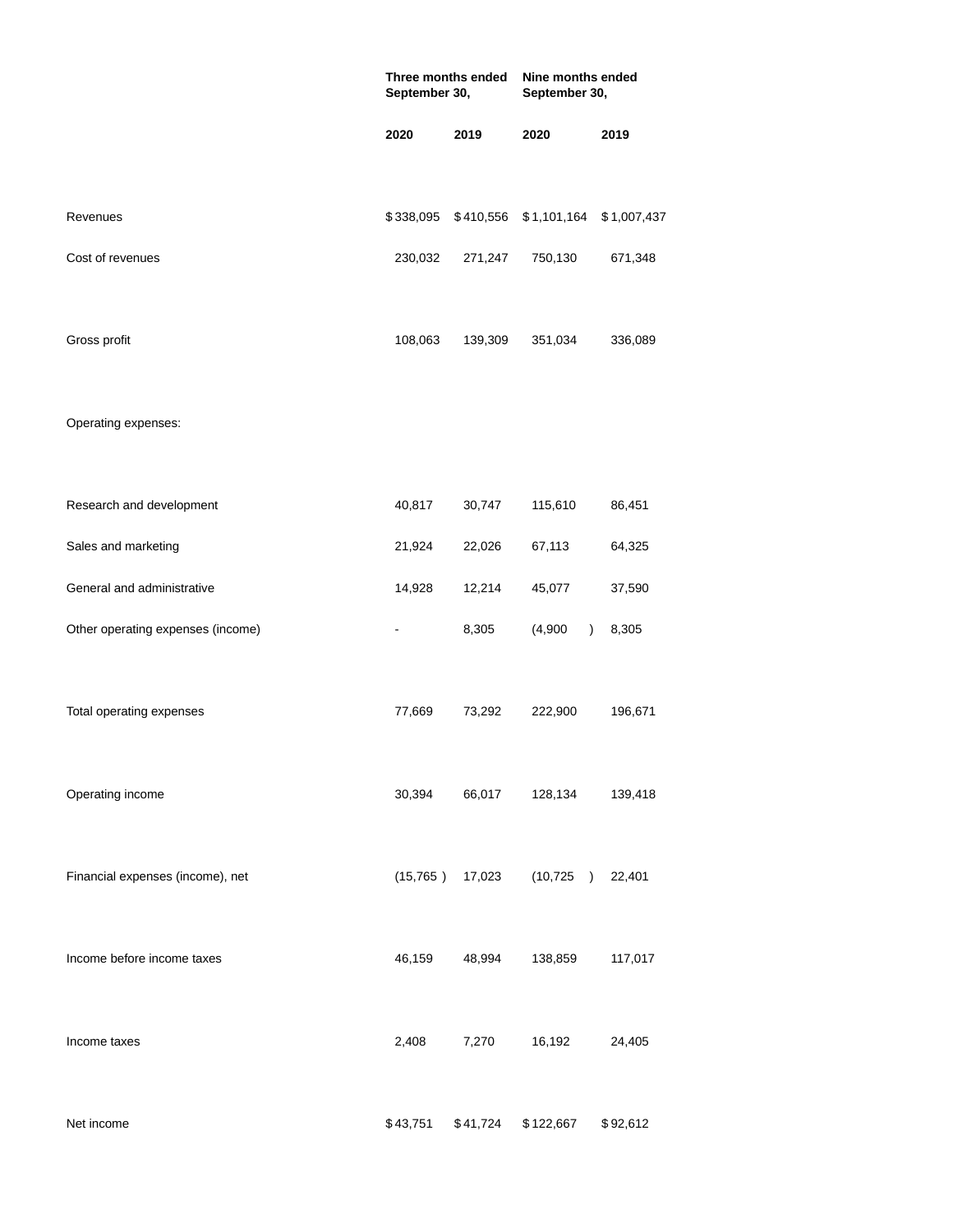| Net loss (income) attributable to Non-controlling interests - |  | (97 |  | 1,159 |
|---------------------------------------------------------------|--|-----|--|-------|
|---------------------------------------------------------------|--|-----|--|-------|

| Net income attributable to SolarEdge Technologies, Inc. \$43,751 \$41,627 \$122,667 \$93,771 |  |  |  |
|----------------------------------------------------------------------------------------------|--|--|--|
|                                                                                              |  |  |  |

## SOLAREDGE TECHNOLOGIES INC.

# CONDENSED CONSOLIDATED BALANCE SHEETS (Unaudited)

# (In thousands)

|                                                                           | September 30, December 31, |           |
|---------------------------------------------------------------------------|----------------------------|-----------|
|                                                                           | 2020                       | 2019      |
| <b>CURRENT ASSETS:</b>                                                    |                            |           |
| Cash and cash equivalents                                                 | \$1,048,109                | \$223,901 |
| Short-term bank deposits                                                  | 20,011                     | 5,010     |
| Restricted bank deposits                                                  | 2,242                      | 27,558    |
| Marketable securities                                                     | 110,585                    | 91,845    |
| Trade receivables, net of allowances of \$6,690 and \$2,473, respectively | 183,141                    | 298,383   |
| Prepaid expenses and other current assets                                 | 83,866                     | 115,268   |
| Inventories, net                                                          | 297,027                    | 170,798   |
| Total current assets                                                      | 1,744,981                  | 932,763   |
|                                                                           |                            |           |
| LONG-TERM ASSETS:                                                         |                            |           |
| Marketable securities                                                     | 21,003                     | 119,176   |
| Deferred tax assets, net                                                  | 10,678                     | 16,298    |
| Other long-term assets                                                    | 5,609                      | 9,904     |
| Property, plant and equipment, net                                        | 257,717                    | 176,963   |
| Operating lease right-of-use assets, net                                  | 36,965                     | 35,858    |
| Intangible assets, net                                                    | 68,122                     | 74,008    |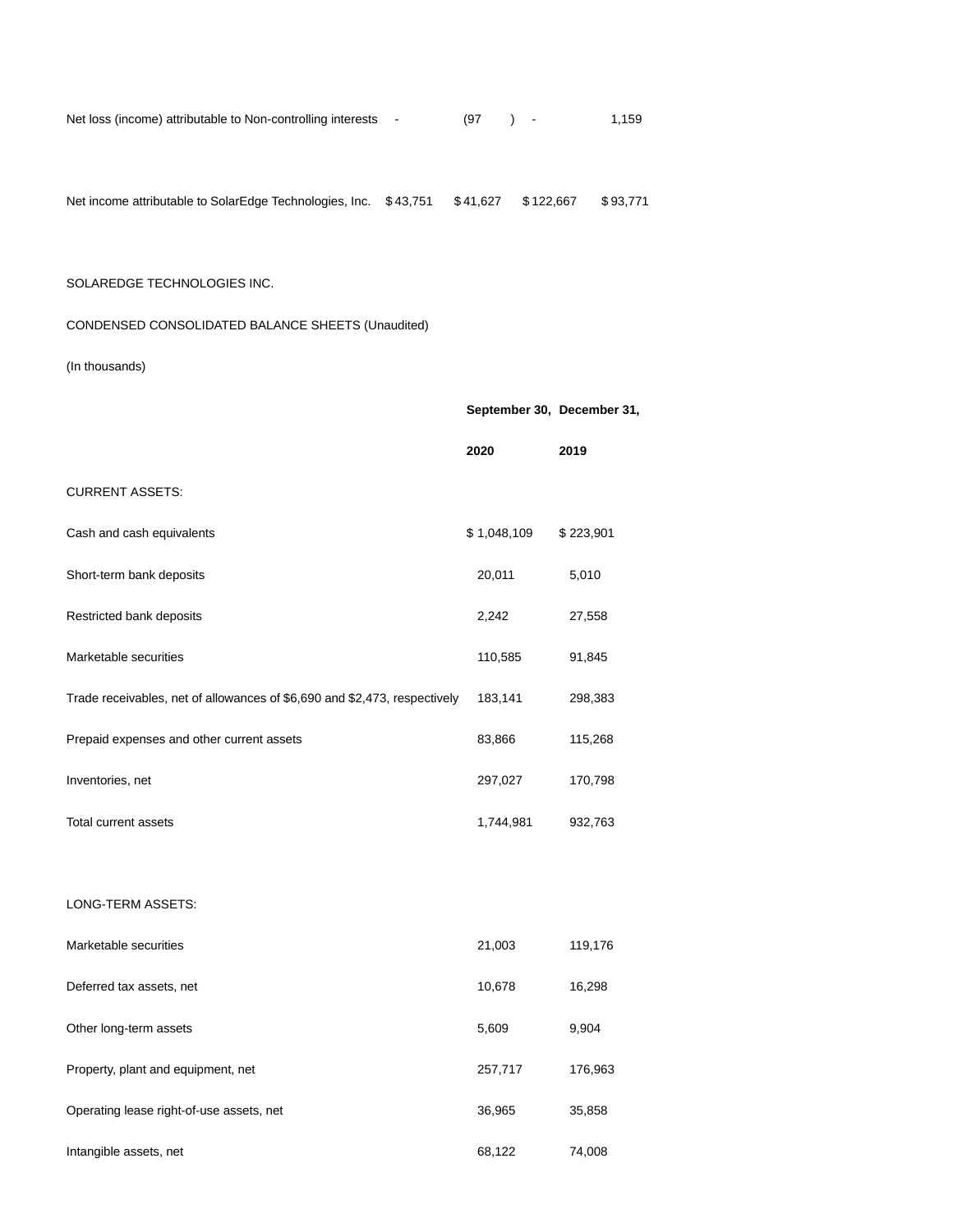| Goodwill                                              | 133,221     | 129,654     |
|-------------------------------------------------------|-------------|-------------|
| Total long-term assets                                | 533,315     | 561,861     |
| <b>Total assets</b>                                   | \$2,278,296 | \$1,494,624 |
| <b>CURRENT LIABILITIES:</b>                           |             |             |
| Trade payables, net                                   | \$122,106   | \$157,148   |
| Employees and payroll accruals                        | 50,814      | 47,390      |
| Current maturities of bank loans and accrued interest | 15,642      | 15,673      |
| Warranty obligations                                  | 65,080      | 65,112      |
| Deferred revenues and customers advances              | 27,267      | 70,815      |
| Accrued expenses and other current liabilities        | 101,628     | 80,576      |
| <b>Total current liabilities</b>                      | 382,537     | 436,714     |
|                                                       |             |             |
| LONG-TERM LIABILITIES:                                |             |             |
| Convertible senior notes, net                         | 570,332     |             |
| Warranty obligations                                  | 130,614     | 107,451     |
| Deferred revenues                                     | 109,439     | 89,982      |
| Deferred tax liabilities, net                         | 5,195       | 4,461       |
| Operating lease liabilities                           | 29,442      | 30,213      |
| Other long-term liabilities                           | 18,700      | 14,133      |
| Total long-term liabilities                           | 863,722     | 246,240     |
|                                                       |             |             |

# STOCKHOLDERS' EQUITY:

| Common stock                         | 5       | 5       |  |
|--------------------------------------|---------|---------|--|
| Additional paid-in capital           | 574.326 | 475.792 |  |
| Accumulated other comprehensive loss | (2.643) | (1,809) |  |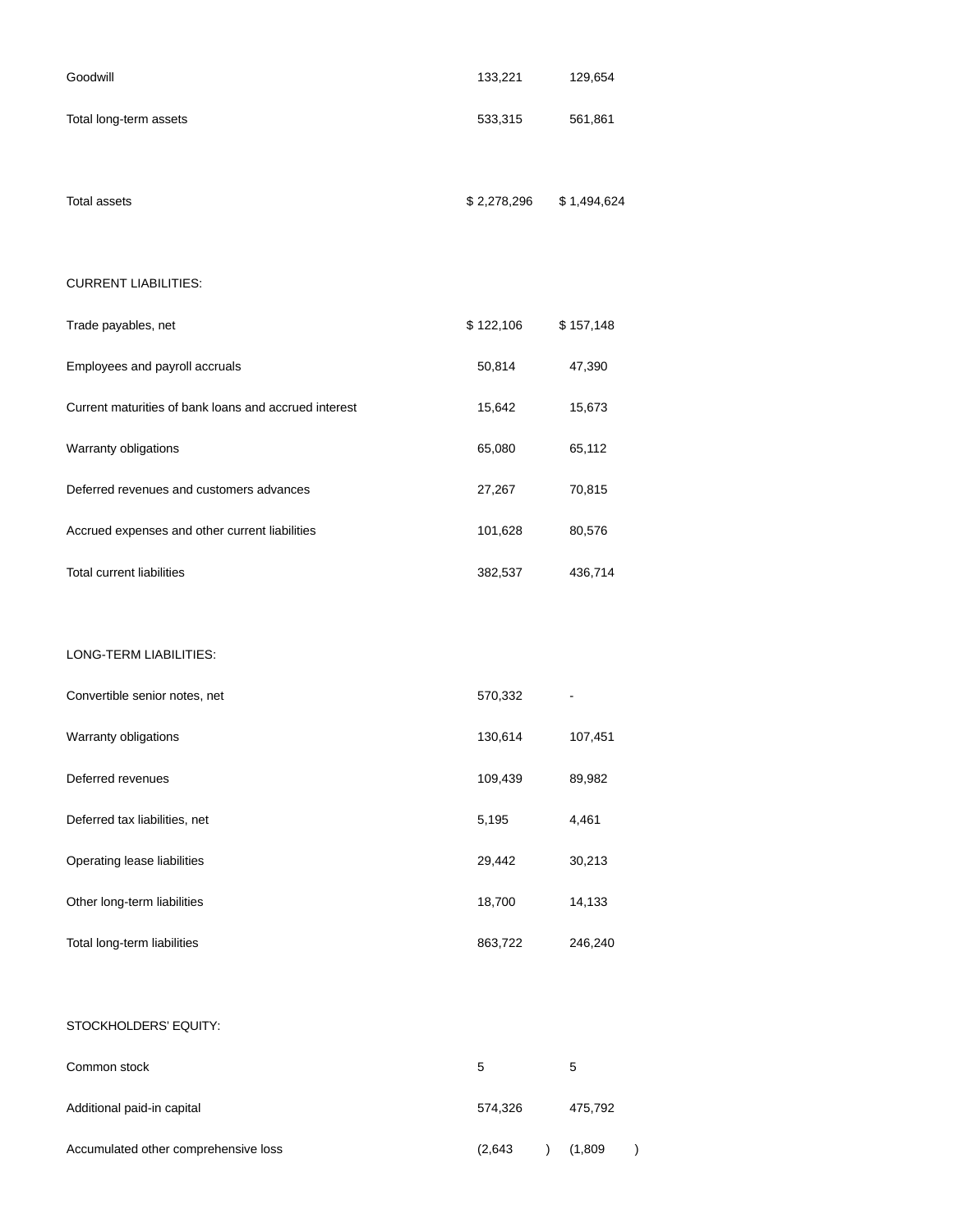| Retained earnings          | 460,349   | 337,682 |
|----------------------------|-----------|---------|
| Total stockholders' equity | 1,032,037 | 811,670 |
|                            |           |         |

Total liabilities and stockholders' equity  $$2,278,296$  \$1,494,624

# SOLAREDGE TECHNOLOGIES INC.

# CONDENSED CONSOLIDATED STATEMENTS OF CASH FLOWS (Unaudited)

# (In thousands)

|                                                                                                    | Nine months ended<br>September 30, |                                                  |
|----------------------------------------------------------------------------------------------------|------------------------------------|--------------------------------------------------|
|                                                                                                    | 2020                               | 2019                                             |
| Cash flows provided by operating activities:                                                       |                                    |                                                  |
| Net income                                                                                         | \$122,667                          | \$92,612                                         |
| Adjustments to reconcile net income to net cash provided by operating activities:                  |                                    |                                                  |
| Depreciation of property, plant and equipment                                                      | 16,376                             | 12,532                                           |
| Amortization of intangible assets                                                                  | 7,081                              | 7,514                                            |
| Amortization of debt discount and debt issuance costs                                              | 168                                |                                                  |
| Amortization of premium and accretion of discount on available-for-sale marketable securities, net | 602                                |                                                  |
| Stock-based compensation expenses                                                                  | 42,993                             | 38,685                                           |
| Deferred income tax benefit, net                                                                   | (5,263)                            | (4,923)<br>$\lambda$<br>$\overline{\phantom{a}}$ |
| Other adjustments, net                                                                             | 224                                | 657                                              |
| Changes in assets and liabilities:                                                                 |                                    |                                                  |
| Inventories, net                                                                                   | (121, 999)                         | 15,746                                           |
| Prepaid expenses and other assets                                                                  | 37,871                             | (19, 795)                                        |
| Trade receivables, net                                                                             | 118,044                            | (114, 572)                                       |
| Operating lease right-of-use assets and liabilities, net and effect of exchange rate differences   | (459)                              | 2,138<br>$\lambda$                               |
| Trade payables, net                                                                                | (35, 499)                          | 21,301<br>$\lambda$                              |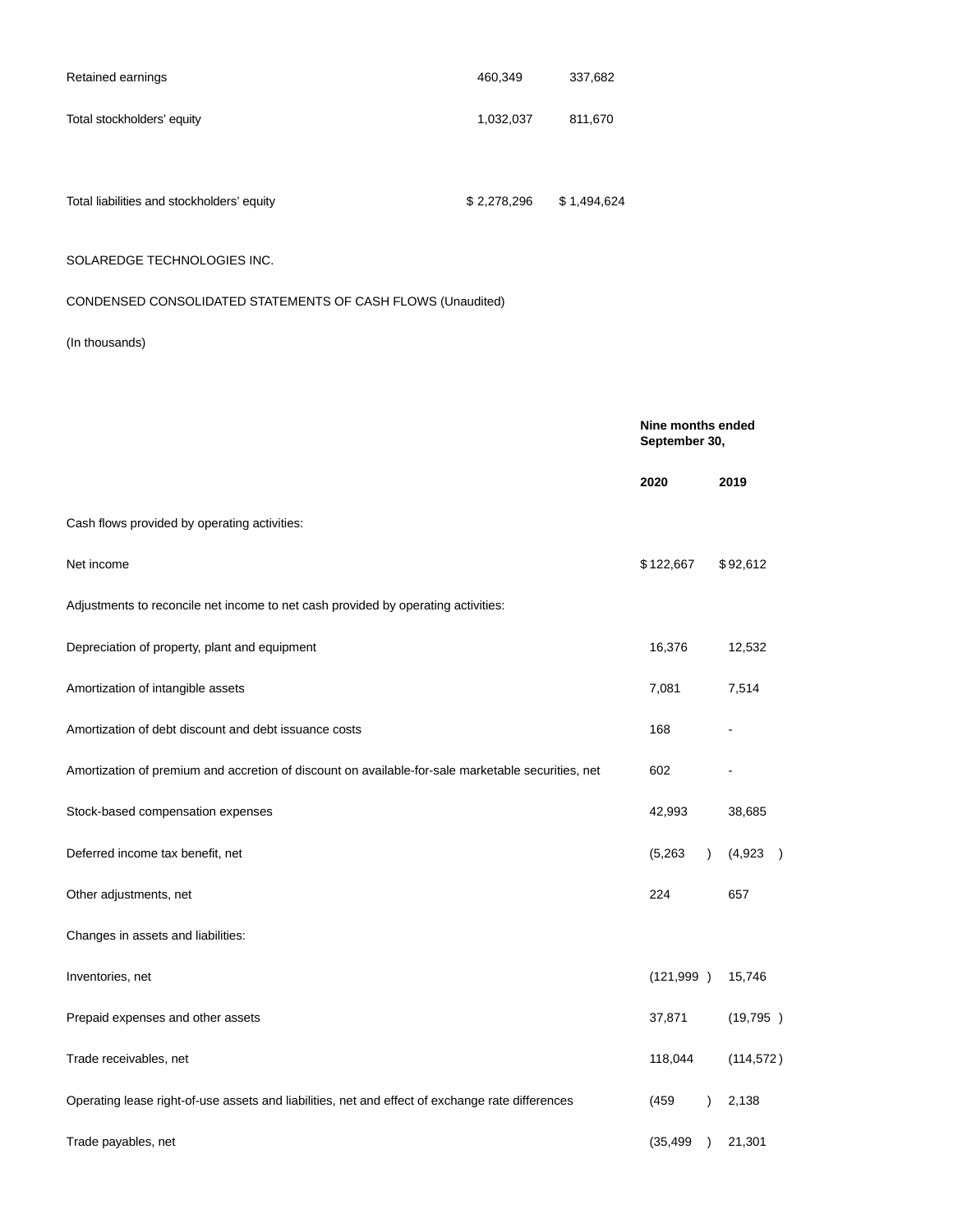| Employees and payroll accruals                                                                     | 3,132     |               | 15,329       |           |
|----------------------------------------------------------------------------------------------------|-----------|---------------|--------------|-----------|
| Warranty obligations                                                                               | 23,155    |               | 49,633       |           |
| Deferred revenues and customers advances                                                           | (24, 283) | $\rightarrow$ | 19,516       |           |
| Other liabilities                                                                                  | 10,619    |               | 39,561       |           |
| Net cash provided by operating activities                                                          | 195,429   |               | 175,934      |           |
|                                                                                                    |           |               |              |           |
| Cash flows from investing activities:                                                              |           |               |              |           |
| Proceeds from sales and maturities of available-for-sale marketable securities                     | 116,419   |               | 119,570      |           |
| Purchase of property, plant and equipment                                                          | (90, 553) | $\rightarrow$ | (39, 679)    |           |
| Investment in available-for-sale marketable securities                                             | (36, 781) | $\rightarrow$ | (103, 711)   |           |
| Withdrawal from (investment in) restricted bank deposits                                           | 25,538    |               | (243)        | $\lambda$ |
| Business combination, net of cash acquired                                                         |           |               | (38, 435)    |           |
| Withdrawal from (investment in) bank deposits                                                      | (14, 667) | $\rightarrow$ | 4,101        |           |
| Other investing activities                                                                         | 743       |               |              |           |
| Net cash provided by (used in) in investing activities                                             | \$699     |               | \$ (58, 397) |           |
|                                                                                                    |           |               |              |           |
| Cash flows from financing activities:                                                              |           |               |              |           |
| Proceeds from issuance of convertible senior notes, net                                            | \$618,269 |               | $$-$         |           |
| Repayment of bank loans                                                                            | (15, 194) | $\rightarrow$ | (5, 142)     |           |
| Proceeds from bank loans                                                                           | 15,185    |               | 232          |           |
| Proceeds from issuance of shares under stock purchase plan and upon exercise of stock-based awards | 19,205    |               | 4,940        |           |
| Change in Non-controlling interests                                                                |           |               | (67,089)     |           |
| Other financing activities                                                                         | (152)     | $\lambda$     | (1,248)      |           |
| Net cash provided by (used in) financing activities                                                | 637,313   |               | (68, 307)    |           |
|                                                                                                    |           |               |              |           |
| Increase in cash and cash equivalents                                                              | 833,441   |               | 49,230       |           |
| Cash and cash equivalents at the beginning of the period                                           | 223,901   |               | 187,764      |           |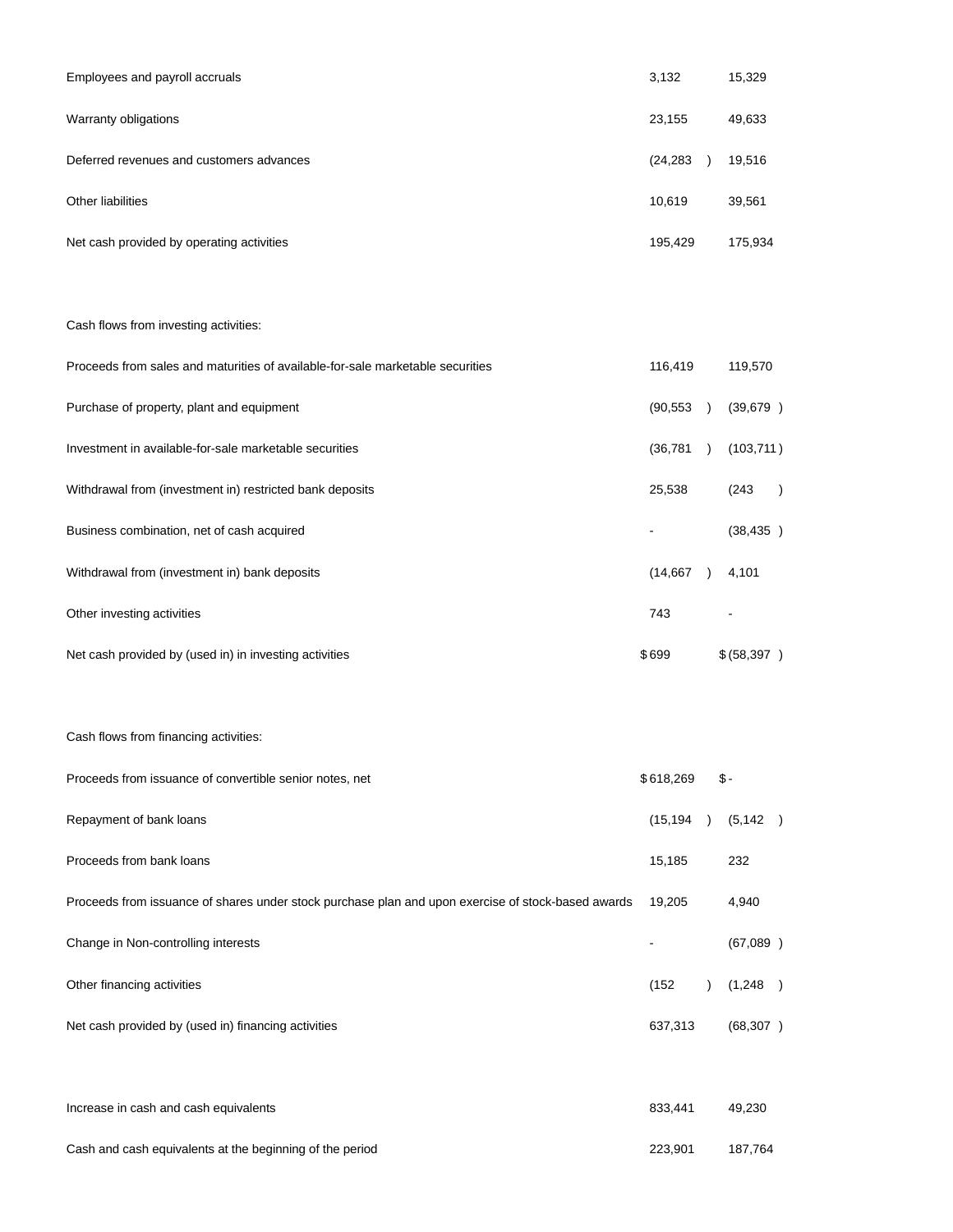Cash and cash equivalents at the end of the period  $$ 1,048,109$  \$247,342

# SOLAREDGE TECHNOLOGIES INC.

## RECONCILIATION OF NON-GAAP FINANCIAL MEASURES

(In thousands, except gross profit and per share data)

(Unaudited)

**Reconciliation of GAAP to Non-GAAP Gross Profit**

**Three months ended Nine months ended**

|                                                  | September 30,<br>2020 | <b>June 30.</b><br>2020 | September 30,<br>2019 | September 30.<br>2020 | September 30,<br>2019 |
|--------------------------------------------------|-----------------------|-------------------------|-----------------------|-----------------------|-----------------------|
| Gross profit (GAAP)                              | 108.063               | 102.963                 | 139,309               | 351,034               | 336,089               |
| Stock-based compensation                         | 2,730                 | 2,359                   | 1,691                 | 7,362                 | 4,696                 |
| Cost of product adjustment                       | ----                  | ----                    | 107                   | 313                   | 1,108                 |
| Amortization and depreciation of acquired assets | 2,429                 | 2,325                   | 2,898                 | 7,110                 | 7,282                 |
| Gross profit (Non-GAAP)                          | 113.222               | 107.647                 | 144.005               | 365,819               | 349,175               |

## **Reconciliation of GAAP to Non-GAAP Gross Margin**

|                                                  | Three months ended    |                         |                       | Nine months ended     |                       |  |
|--------------------------------------------------|-----------------------|-------------------------|-----------------------|-----------------------|-----------------------|--|
|                                                  | September 30,<br>2020 | <b>June 30,</b><br>2020 | September 30,<br>2019 | September 30,<br>2020 | September 30,<br>2019 |  |
| Gross margin (GAAP)                              | 32.0%                 | 31.0%                   | 33.9%                 | 31.9%                 | 33.4%                 |  |
| Stock-based compensation                         | 0.8%                  | 0.7%                    | 0.4%                  | 0.7%                  | 0.5%                  |  |
| Cost of product adjustment                       | ----                  | ----                    | ----                  | ----                  | 0.1%                  |  |
| Amortization and depreciation of acquired assets | 0.7%                  | 0.7%                    | 0.8%                  | 0.6%                  | 0.7%                  |  |
| Gross margin (Non-GAAP)                          | 33.5%                 | 32.4%                   | 35.1%                 | 33.2%                 | 34.7%                 |  |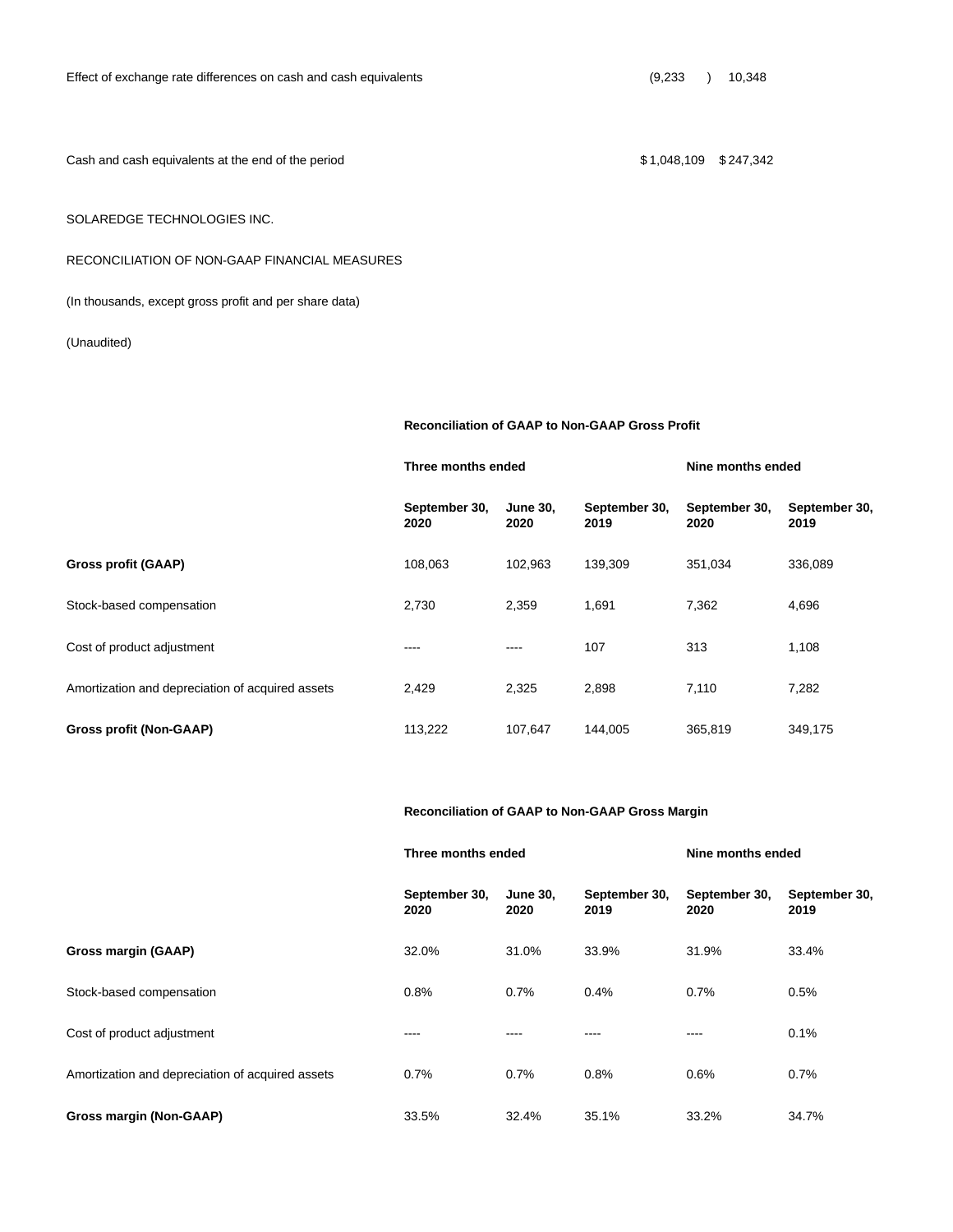# **Reconciliation of GAAP to Non-GAAP Operating expenses**

|                                                        | Three months ended    |                         |                       | Nine months ended     |                       |  |
|--------------------------------------------------------|-----------------------|-------------------------|-----------------------|-----------------------|-----------------------|--|
|                                                        | September 30,<br>2020 | <b>June 30,</b><br>2020 | September 30,<br>2019 | September 30,<br>2020 | September 30,<br>2019 |  |
| <b>Operating expenses (GAAP)</b>                       | 77,669                | 72,998                  | 73,292                | 222,900               | 196,671               |  |
| Stock-based compensation - R&D                         | (6,904)               | (5, 847)                | (4,269)               | (18, 129)             | (11, 935)             |  |
| Stock-based compensation - S&M                         | (4,066)               | (3, 445)                | (2,779)               | (10, 703)             | (7,905)               |  |
| Stock-based compensation - G&A                         | (2,559)               | (2,310)                 | (2,628)               | (6,799)               | (7, 907)              |  |
| Amortization and depreciation of acquired assets - R&D | (26)                  | (25)                    | (17)                  | (77)                  | (62)                  |  |
| Amortization and depreciation of acquired assets - S&M | (370)                 | (292)                   | (440)                 | (957)                 | (1, 247)              |  |
| Amortization and depreciation of acquired assets - G&A | (8)                   | (9)                     | (54)                  | (25)                  | (80)                  |  |
| Acquisition related expenses                           | ----                  |                         |                       | ----                  | (949)                 |  |
| Assets disposal                                        | (558)                 | ----                    | (14)                  | (558)                 | (566)                 |  |
| Other operating income (expenses)                      |                       | ----                    | (8, 305)              | 4,900                 | (8, 305)              |  |
| <b>Operating expenses (Non-GAAP)</b>                   | 63,178                | 61,070                  | 54,786                | 190,552               | 157,715               |  |

# **Reconciliation of GAAP to Non-GAAP Operating income**

|                                                  | Three months ended    |                         |                       | Nine months ended     |                       |
|--------------------------------------------------|-----------------------|-------------------------|-----------------------|-----------------------|-----------------------|
|                                                  | September 30,<br>2020 | <b>June 30,</b><br>2020 | September 30,<br>2019 | September 30,<br>2020 | September 30,<br>2019 |
| <b>Operating income (GAAP)</b>                   | 30,394                | 29,965                  | 66,017                | 128,134               | 139,418               |
| Cost of product adjustment                       | ----                  | ----                    | 107                   | 313                   | 1,108                 |
| Stock-based compensation                         | 16,259                | 13,961                  | 11,367                | 42,993                | 32,443                |
| Amortization and depreciation of acquired assets | 2,833                 | 2,651                   | 3,409                 | 8,169                 | 8,671                 |
| Acquisition related expenses                     | ----                  |                         | ----                  | ----                  | 949                   |
| Assets disposal                                  | 558                   | $---$                   | 14                    | 558                   | 566                   |
| Other operating (income) expenses                | $\cdots$              | ----                    | 8,305                 | (4,900)               | 8,305                 |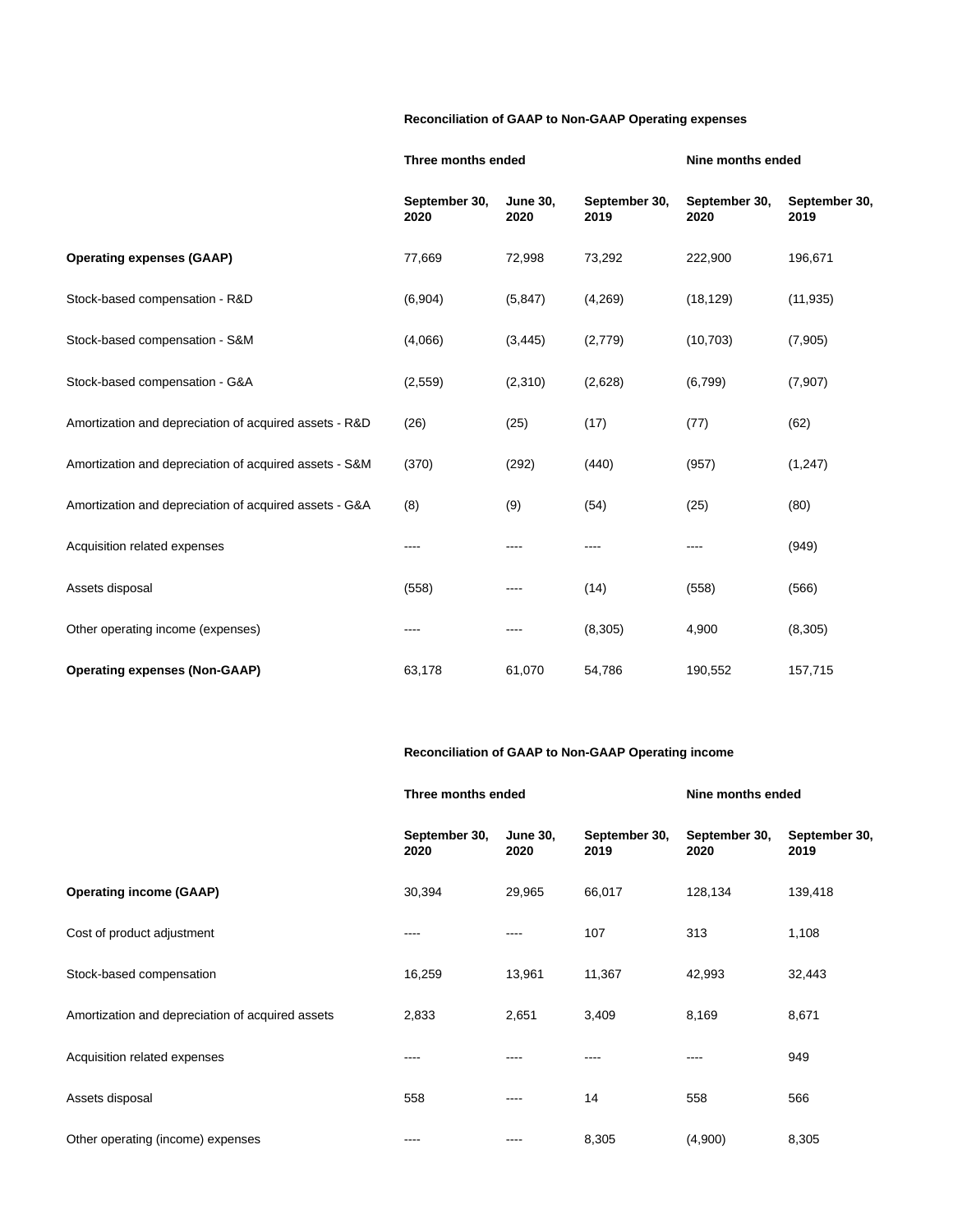## **Reconciliation of GAAP to Non-GAAP Financial expenses (income), net**

|                                                  | Three months ended    |                         |                       | Nine months ended     |                       |
|--------------------------------------------------|-----------------------|-------------------------|-----------------------|-----------------------|-----------------------|
|                                                  | September 30,<br>2020 | <b>June 30,</b><br>2020 | September 30,<br>2019 | September 30,<br>2020 | September 30,<br>2019 |
| Financial expenses (income), net (GAAP)          | (15, 765)             | (11, 565)               | 17,023                | (10, 725)             | 22,401                |
| Notes due 2025                                   | (168)                 | ----                    |                       | (168)                 | ----                  |
| Non cash interest                                | (1,254)               | (1,200)                 | (955)                 | (3,582)               | (2,590)               |
| Currency fluctuation related to lease standard   | (243)                 | (892)                   | (800)                 | (102)                 | (2,325)               |
| Amortization and depreciation of acquired assets | ----                  | ----                    |                       | (982)                 | ----                  |
| Financial expenses (income), net (Non-GAAP)      | (17, 430)             | (13, 657)               | 15,268                | (15, 559)             | 17,486                |

## **Reconciliation of GAAP to Non-GAAP Tax on income**

|                          | Three months ended    |                         |                       | Nine months ended     |                       |
|--------------------------|-----------------------|-------------------------|-----------------------|-----------------------|-----------------------|
|                          | September 30,<br>2020 | <b>June 30.</b><br>2020 | September 30,<br>2019 | September 30,<br>2020 | September 30,<br>2019 |
| Tax on income (GAAP)     | 2,408                 | 4,862                   | 7,270                 | 16,192                | 24,405                |
| Deferred taxes           | (816)                 | 3,236                   | 2,963                 | 5,956                 | 4,923                 |
| Tax on income (Non-GAAP) | 1,592                 | 8,098                   | 10,233                | 22,148                | 29,328                |

## **Reconciliation of GAAP to Non-GAAP Net income**

#### **Three months ended Nine months ended**

|                                                                  | September 30,<br>2020 | <b>June 30.</b><br>2020 | September 30,<br>2019 | September 30,<br>2020 | September 30,<br>2019 |
|------------------------------------------------------------------|-----------------------|-------------------------|-----------------------|-----------------------|-----------------------|
| Net income attributable to Solaredge Technologies Inc.<br>(GAAP) | 43.751                | 36.668                  | 41.627                | 122.667               | 93,771                |
| Cost of product adjustment                                       | ----                  | ----                    | 107                   | 313                   | 1,108                 |
| Stock-based compensation                                         | 16.259                | 13.961                  | 11.367                | 42.993                | 32,443                |
| Amortization and depreciation of acquired assets                 | 2.833                 | 2.651                   | 3.409                 | 9.151                 | 8,671                 |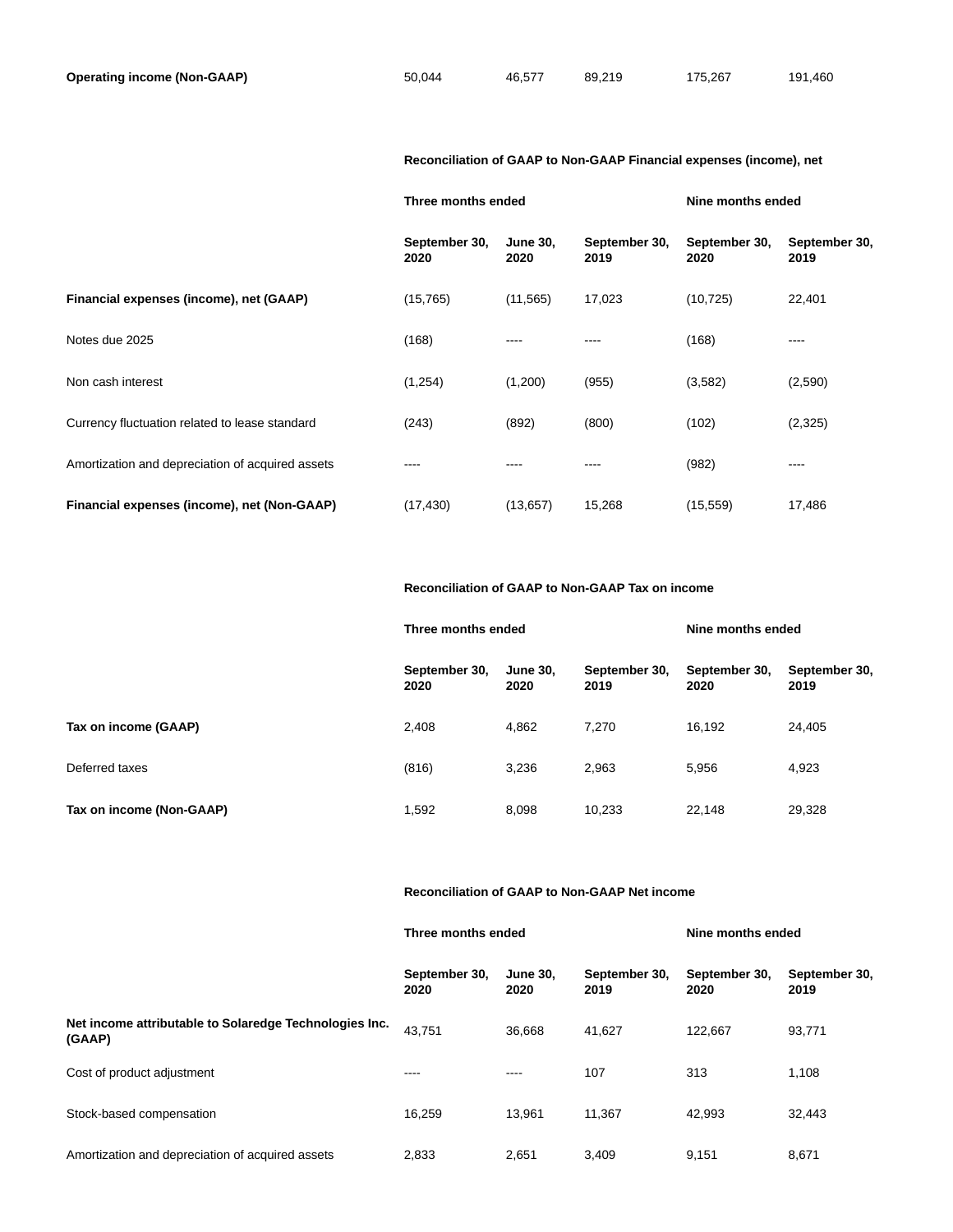| Net income attributable to Solaredge Technologies Inc.<br>(Non-GAAP) | 65,882 | 52,136  | 63,621  | 168,678 | 145,805 |
|----------------------------------------------------------------------|--------|---------|---------|---------|---------|
| Deferred taxes                                                       | 816    | (3,236) | (2,963) | (5,956) | (4,923) |
| Currency fluctuation related to lease standard                       | 243    | 892     | 800     | 102     | 2,325   |
| Non cash interest                                                    | 1,254  | 1,200   | 955     | 3,582   | 2,590   |
| Notes due 2025                                                       | 168    |         | ----    | 168     | ----    |
| Other operating (income) expenses                                    | ----   |         | 8,305   | (4,900) | 8,305   |
| Assets disposal                                                      | 558    | ----    | 14      | 558     | 566     |
| Acquisition related expenses                                         | ----   |         | ----    | ----    | 949     |

## **Reconciliation of GAAP to Non-GAAP Net basic EPS**

|                                                  | Three months ended    |                         |                       | Nine months ended     |                       |
|--------------------------------------------------|-----------------------|-------------------------|-----------------------|-----------------------|-----------------------|
|                                                  | September 30,<br>2020 | <b>June 30,</b><br>2020 | September 30,<br>2019 | September 30,<br>2020 | September 30,<br>2019 |
| Net basic earnings per share (GAAP)              | 0.87                  | 0.74                    | 0.86                  | 2.46                  | 1.97                  |
| Cost of product adjustment                       | ----                  | ----                    | 0.01                  | 0.01                  | 0.02                  |
| Stock-based compensation                         | 0.32                  | 0.28                    | 0.23                  | 0.86                  | 0.68                  |
| Amortization and depreciation of acquired assets | 0.05                  | 0.05                    | 0.07                  | 0.18                  | 0.18                  |
| Acquisition related expenses                     | ----                  | ----                    |                       | ----                  | 0.02                  |
| Assets disposal                                  | 0.01                  | ----                    | ----                  | 0.01                  | 0.01                  |
| Other operating (income) expenses                | $---$                 | $\cdots$                | 0.17                  | (0.10)                | 0.17                  |
| Notes due 2025                                   | ----                  |                         | ----                  | ----                  | ----                  |
| Non cash interest                                | 0.03                  | 0.02                    | 0.02                  | 0.08                  | 0.06                  |
| Currency fluctuation related to lease standard   | $---$                 | 0.02                    | 0.02                  | ----                  | 0.05                  |
| Deferred taxes                                   | 0.02                  | (0.06)                  | (0.06)                | (0.12)                | (0.10)                |
| Net basic earnings per share (Non-GAAP)          | 1.30                  | 1.05                    | 1.32                  | 3.38                  | 3.06                  |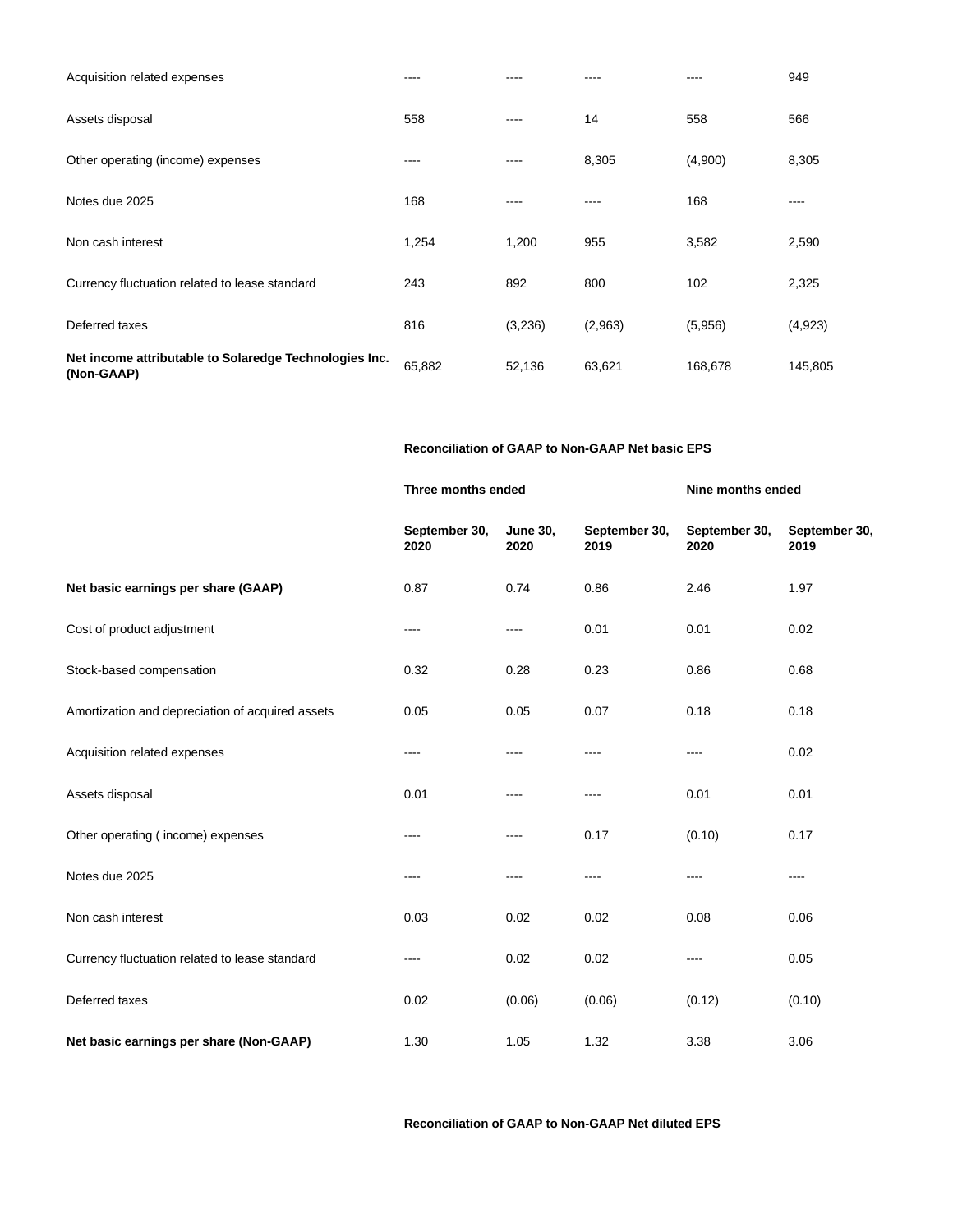#### **Three months ended Nine months ended**

|                                                  | September 30,<br>2020 | <b>June 30,</b><br>2020 | September 30,<br>2019 | September 30,<br>2020 | September 30,<br>2019 |
|--------------------------------------------------|-----------------------|-------------------------|-----------------------|-----------------------|-----------------------|
| Net diluted earnings per share (GAAP)            | 0.83                  | 0.70                    | 0.81                  | 2.33                  | 1.87                  |
| Cost of product adjustment                       | $---$                 | ----                    | $\cdots$              | 0.01                  | 0.01                  |
| Stock-based compensation                         | 0.28                  | 0.24                    | 0.19                  | 0.74                  | 0.54                  |
| Amortization and depreciation of acquired assets | 0.05                  | 0.05                    | 0.07                  | 0.17                  | 0.18                  |
| Acquisition related expenses                     | ----                  |                         |                       | ----                  | 0.02                  |
| Assets disposal                                  | 0.01                  | ----                    | ----                  | 0.01                  | 0.01                  |
| Other operating (income) expenses                | $\cdots$              | $---$                   | 0.16                  | (0.09)                | 0.16                  |
| Notes due 2025                                   | $---$                 | ----                    | ----                  | ----                  | ----                  |
| Non cash interest                                | 0.02                  | 0.02                    | 0.02                  | 0.07                  | 0.05                  |
| Currency fluctuation related to lease standard   | ----                  | 0.02                    | 0.02                  | ----                  | 0.05                  |
| Deferred taxes                                   | 0.02                  | (0.06)                  | (0.06)                | (0.11)                | (0.10)                |
| Net diluted earnings per share (Non-GAAP)        | 1.21                  | 0.97                    | 1.21                  | 3.13                  | 2.79                  |

**Reconciliation of GAAP to Non-GAAP No. of shares used in Net diluted EPS**

|                                                                                 | Three months ended    |                         |                       | Nine months ended     |                       |
|---------------------------------------------------------------------------------|-----------------------|-------------------------|-----------------------|-----------------------|-----------------------|
|                                                                                 | September 30,<br>2020 | <b>June 30.</b><br>2020 | September 30.<br>2019 | September 30,<br>2020 | September 30,<br>2019 |
| Number of shares used in computing net diluted<br>earnings per share (GAAP)     | 53.144.188            | 52.536.437              | 51.081.594            | 52.623.675            | 49,935,638            |
| Stock-based compensation                                                        | 1.134.877             | 1.154.279               | 1.375.391             | 1.229.630             | 2.090.912             |
| Number of shares used in computing net diluted<br>earnings per share (Non-GAAP) | 54,279,065            | 53.690.716              | 52,456,985            | 53,853,305            | 52,026,550            |

View source version on [businesswire.com:](http://businesswire.com/)<https://www.businesswire.com/news/home/20201102005764/en/>

**Investor Contacts** SolarEdge Technologies, Inc. Ronen Faier, Chief Financial Officer +1 510-498-3263 [investors@solaredge.com](mailto:investors@solaredge.com)